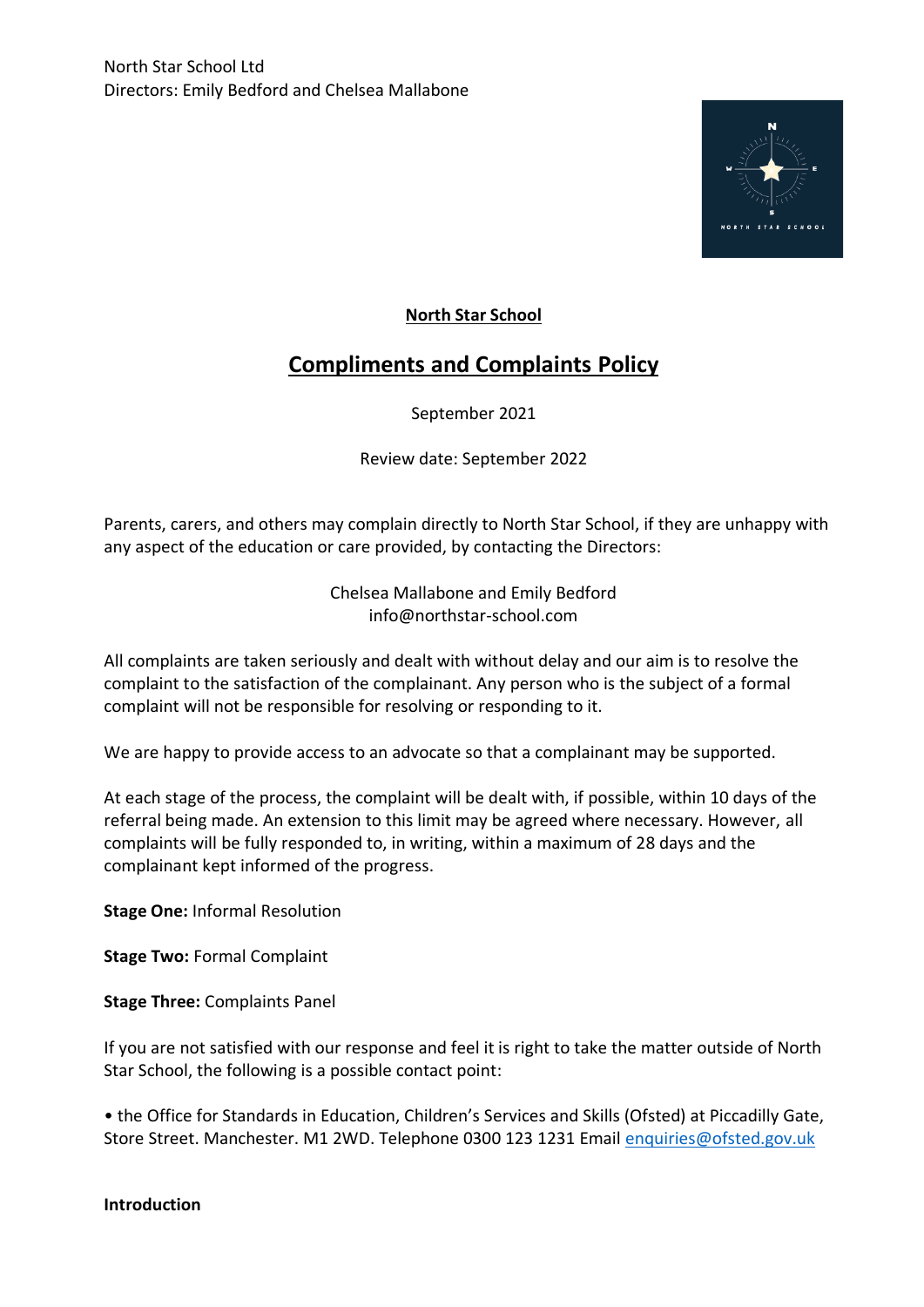

North Star School recognises its duty under the Education Act 2002 to have in place a procedure to deal with complaints relating to the school and any community facilities or services, the school provides.

North Star School acknowledges the obligations associated with the Children Act 1989, the Human Rights Act 1998 and the Equality Act 2010. We also follow current DfE guidance 'Keeping children safe in education' (2020), 'Working together to safeguard children' (2018) HM Government advice 'What to do if you're worried a child is being abused' (2015) and the Local Safeguarding Children Partnership's policies, procedures, guidance, and protocols.

This policy and all associated procedures apply to all staff (including consultants, agency staff, volunteers, students on placement and any other individual working for, or on behalf of North Star School), children and visitors.

Failure to comply with these policies and procedures may result in disciplinary action, which might include summary dismissal (and referral to the Disclosure and Barring Service and the Teacher Regulation Agency (TRA), where appropriate) or termination of agreement or contract.

## **Definitions**

A 'concern' may be defined as 'an expression of worry or doubt over an issue considered to be important for which reassurances are sought'.

A 'complaint' may be defined as 'an expression or statement of dissatisfaction however made, about actions taken or a lack of action'.

It is in everyone's interest that complaints are resolved at the earliest possible stage. Many issues can be resolved informally, without the need to follow formal procedures. We take informal concerns seriously and make every effort to resolve the matter as quickly and efficiently as possible.

#### **Roles and Responsibilities**

We expect and encourage all our staff to tell us as soon as they become aware of any circumstances that could give rise - or be seen to give rise - to a conflict of interest in responding to a complaint (whether or not the parties to a complaint have raised the potential conflict). In any such circumstances, the member of staff will be expected to withdraw from the process, and the complaint passed to someone else to investigate and/or consider.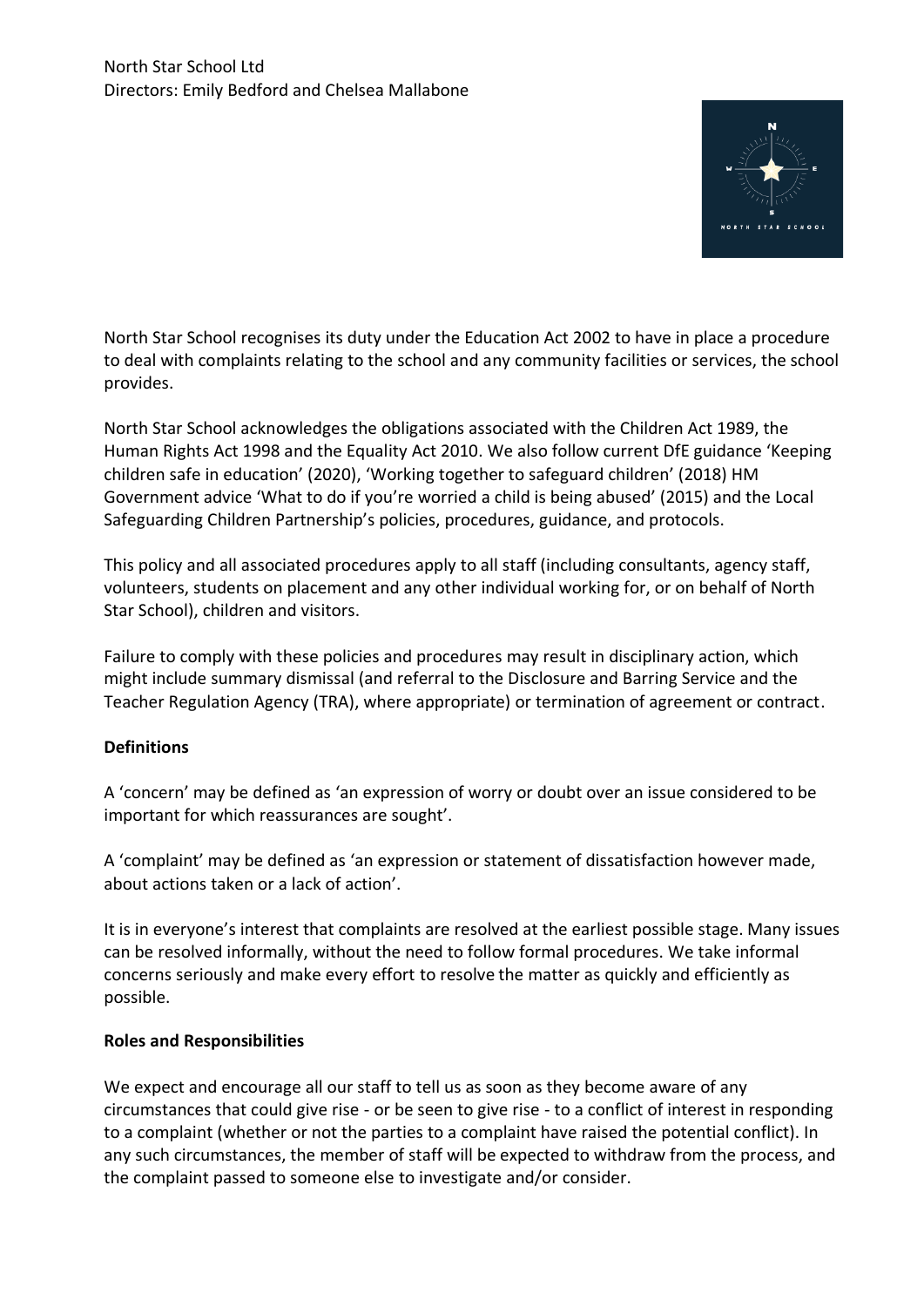

## **Compliments**

We ensure that compliments received from children, staff, parents, carers, local authorities and others are properly recorded, acknowledged (where appropriate) and conveyed to the individuals being thanked and to all other interested parties.

A compliment may refer to children or staff and may relate to an individual, a group/team or the school, as a whole.

Compliments and expressions of appreciation are valuable in monitoring the effectiveness of our provision and can provide useful learning points and examples of good practice, which should be shared throughout the organisation.

An individual wishing to make a compliment can do so either:

- In-person
- By e-mail to: info@northstar-school.com

Children are free to express their compliments and gratitude by drawing pictures, designing/writing cards, poems etc.

All compliments should be brought to the attention of the Directors, who will, in turn, ensure such feedback is acknowledged (where appropriate) and conveyed to all interested parties.

A record of all compliments should be maintained and where a specific individual is identified, a record will be entered in their personal file

#### **Complaints procedure for children**

All children are provided with information about their right to complain, how to complain and what happens when they complain, during their induction and are reminded of the procedures as necessary.

Children can also elect to telephone, or send a letter of complaint directly and unopened to: • the Office for Standards in Education, Children's Services and Skills (Ofsted) at Piccadilly Gate, Store Street. Manchester. M1 2WD. Telephone 0300 123 1231 Email [enquiries@ofsted.gov.uk](mailto:enquiries@ofsted.gov.uk)

• The Office of the Children's Commissioner (Help at Hand) (for children in care, leaving care, living away from home) Sanctuary Buildings, 20 Great Smith Street, London. SW1P 3BT Telephone: 0800 528 0731 Email: help.team@childrenscommissioner.gsi.gov.uk (9.00 am – 5.00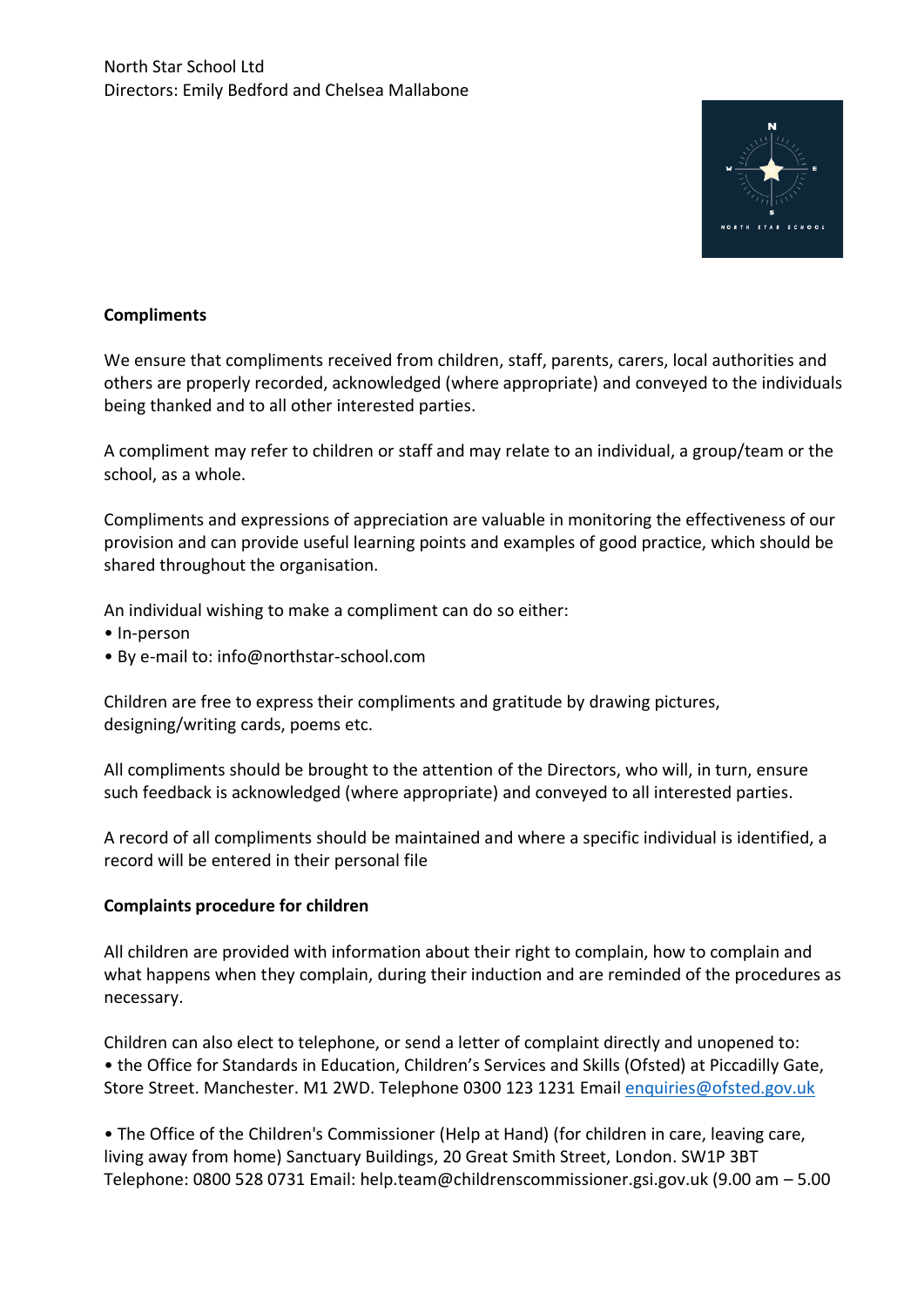

pm Monday to Friday)

- an officer of the referring authority
- an independent advocate/visitor of the child

Our aim is to resolve complaints, wherever possible, to the satisfaction of the child.

Children can take up issues in the most appropriate way with support and without fear that this will result in any adverse consequences. No action will be taken against a child making a complaint, simply because they have made a complaint.

Any person who is the subject of a formal complaint is not allowed to take any responsibility for resolving or responding to the complaint. Children may be accompanied by another person to support them when making a complaint. At each stage of the process, the complaint will be dealt with, if possible, within 10 days of the referral being made. An extension to this limit may be agreed where necessary.

Complaints concerning allegations of child abuse or safeguarding must be referred to children's social care and the referring authority. If an allegation is shown to be deliberately invented or malicious, the Directors will consider whether any sanction is appropriate against the child who made it.

In addition to the other methods for making complaints, as described above, children have been informed about Childline and telephone numbers for the following organisations are displayed in a prominent position:

- Childline (Childline is a service provided by NSPCC)
- the Office for Standards in Education, Children's Services and Skills (Ofsted)
- The Office of the Children's Commissioner 'Help at Hand'; and
- Children's social care (Office Hours and Out of Hours).

The electronic complaints log and a copy of this policy document are kept on the school server and both are open to inspection by officers from placing local authorities and the DfE. The record will state whether the complaint was resolved following a formal procedure, or proceeded to a panel hearing, include details of any action taken by the setting as a result of the complaint (regardless of whether the complaint was upheld) and the outcome of any investigation. The referring authority will always be informed of any complaint that is reported to an external agency, parents or carers; and a specific named person will be consulted immediately and invited to take part in any discussions that ensue.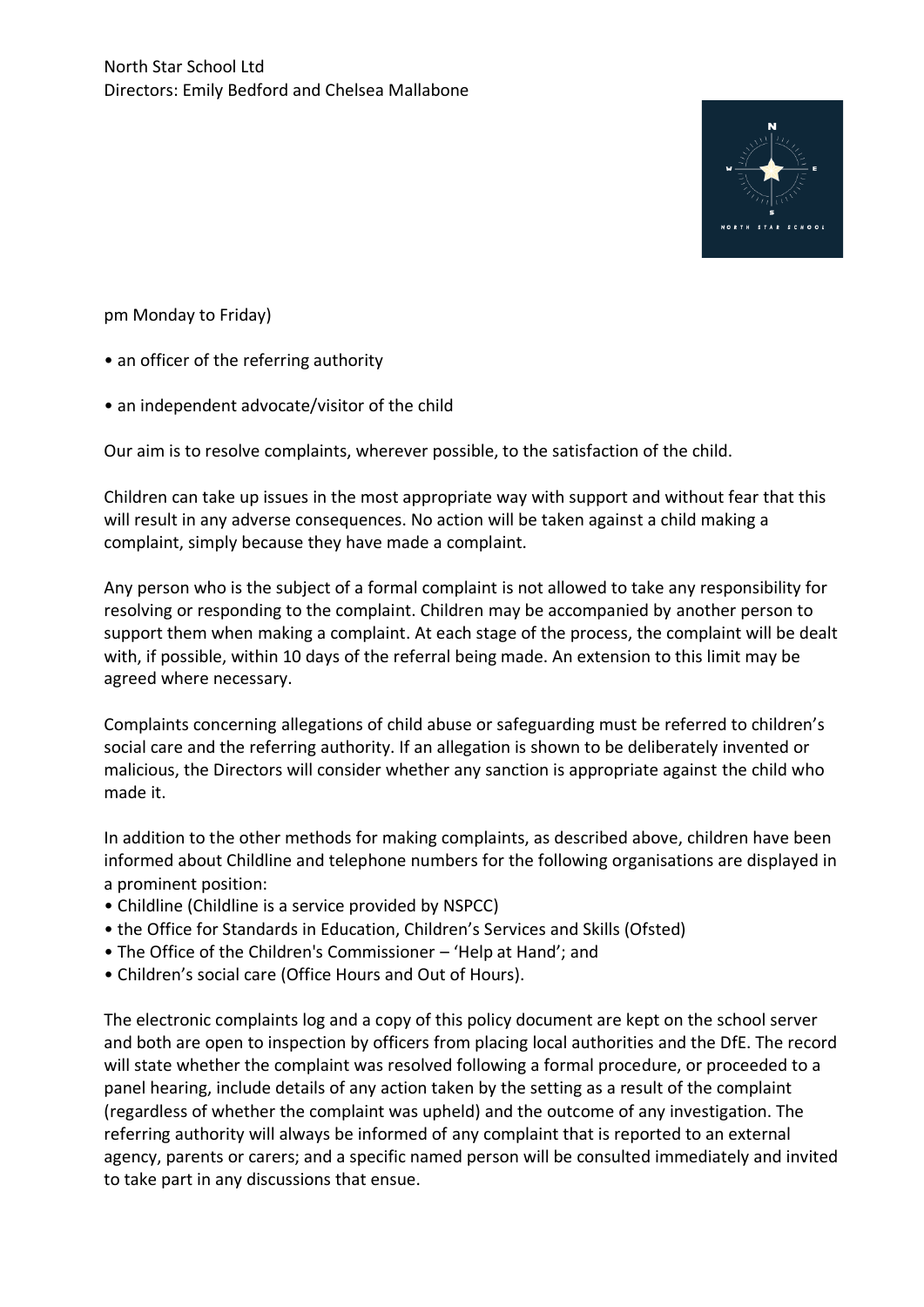

# **Complaints procedure for parents, carers, significant others, independent advocates, officers from referring authorities, external bodies and members of the public**

Any of the above may complain directly to North Star School, in person, in writing or by telephone, if they are unhappy with any aspect of the education or care provided, by contacting:

> Chelsea Mallabone and Emily Bedford (Directors) [info@northstar-school.com](mailto:info@northstar-school.com)

We are happy to provide access to an advocate so that a complainant may be supported.

At each stage of the process, the complaint will be dealt with, if possible, within 10 days of the referral being made. An extension to this limit may be agreed where necessary. However, all complaints will be fully responded to, in writing, within a maximum of 28 days and the complainant kept informed of the progress.

The complainant will also be advised of any escalation options available, at each stage of the procedure e.g. when communicating the outcome of the stage one process, the complainant will be given details of the stage two process etc.

## Stage one: Informal Resolution

Where an individual wishes to make a complaint in person or by telephone, a senior member of staff will take reasonable steps to resolve the complaint directly, but any complainant may have the matter pursued further, if not satisfied with the proposed informal resolution. If the complaint is resolved at this stage, it should still be recorded in the electronic complaints log.

#### Stage Two: Formal Complaint

The complainant will always be asked what they think might resolve the issue at the earliest stage, but if they are not satisfied with the proposed informal resolution, including acknowledgement simply that the setting could have handled the situation better, the complaint should be recorded (in writing or by other means) and given to the Director. If a complaint is received in writing (by email or post), the complaint will be addressed in accordance with our formal complaints procedure. The Directors will take all reasonable steps to resolve the complaint to the satisfaction of the complainant. Should this not happen, the complainant is entitled to take the matter forward to Stage 3.

## Stage Three: Complaints Panel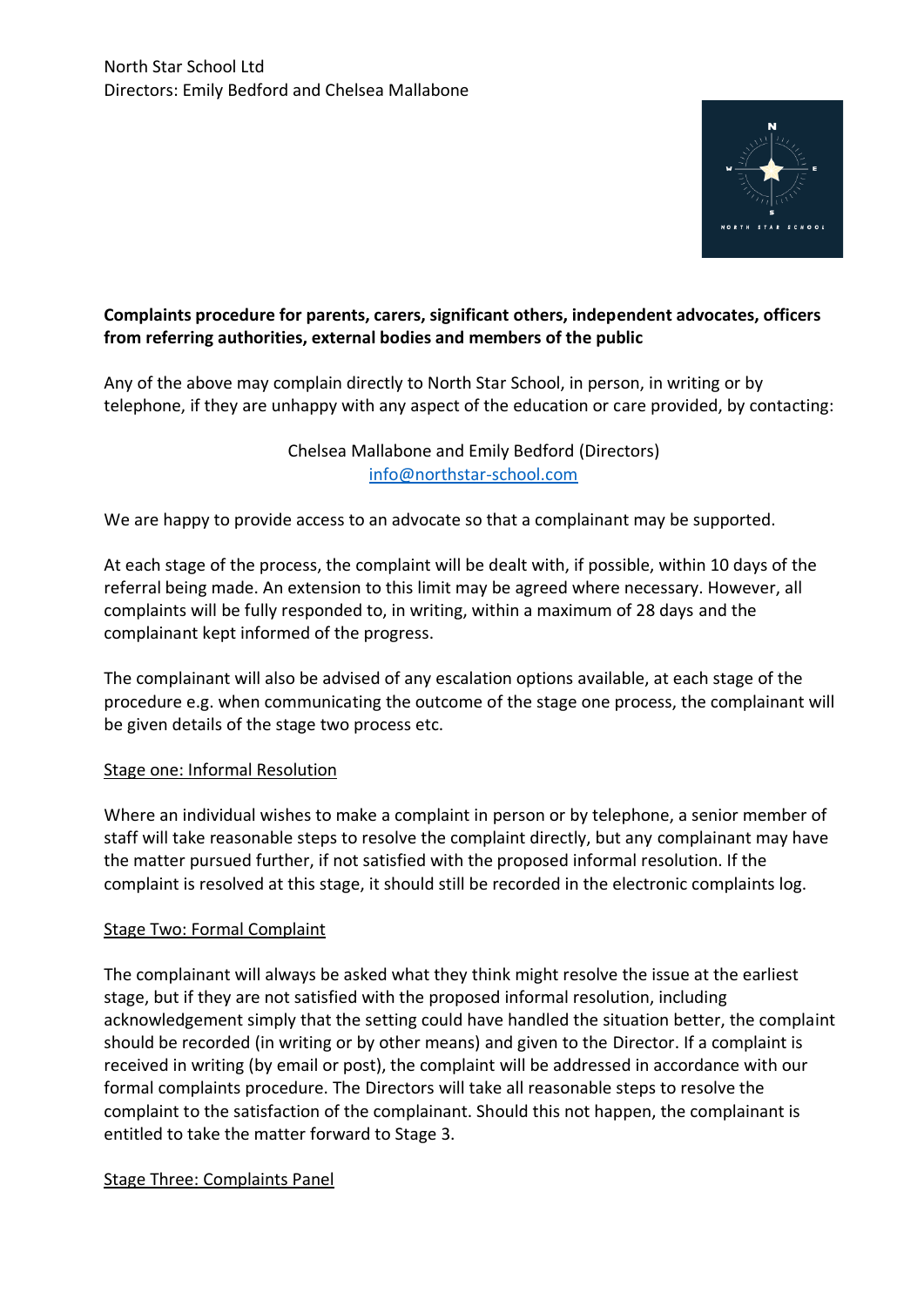

A complaint will then be considered by a panel of at least three, suitably skilled, people who were not directly involved in earlier consideration of the complaint including:

• A Director of North Star School

• A person independent of the management and running of North Star School e.g. independent visitor/advocate, an officer of the local authority etc.

Members of the panel must not have been directly involved in the matters detailed in the complaint; and written consent must be obtained from the complainant, before disclosing information to a third party. The complainant may attend and can be accompanied at a panel if they wish. The date, time and venue should be set at a mutually convenient time for all parties. Three possible dates will be offered (if required) to the complainant, but if these all fail to be suitable then the meeting may be conducted in private by the complaints panel.

The findings and recommendations of the panel will be given to the complainant, the Directors and, where relevant, the person against whom the complaint has been made.

Urgent action will also be taken to improve practice, services and outcomes, where appropriate; and feedback will always be sought from the complainant about their experience of using North Star Schools services.

#### **Multi-agency partnership**

We work closely with social care, the police, health services and other agencies; and where another public body is investigating aspects of a complaint raised with North Star School, consideration will be given to extending the relevant timescales or suspending the complaints process, until those public bodies have completed their investigations. If a complainant commences legal action against North Star School, in relation to their complaint, we will consider whether to suspend the complaints procedure, in respect of their complaint, until such legal proceedings have concluded.

#### **Withdrawal of a complaint**

An individual may choose to withdraw a complaint at any stage of the process.

A decision to withdraw the complaint must be made in writing and submitted to the Directors. In these circumstances, North Star School may continue to investigate the matter, if the information provided constitutes a cause for concern.